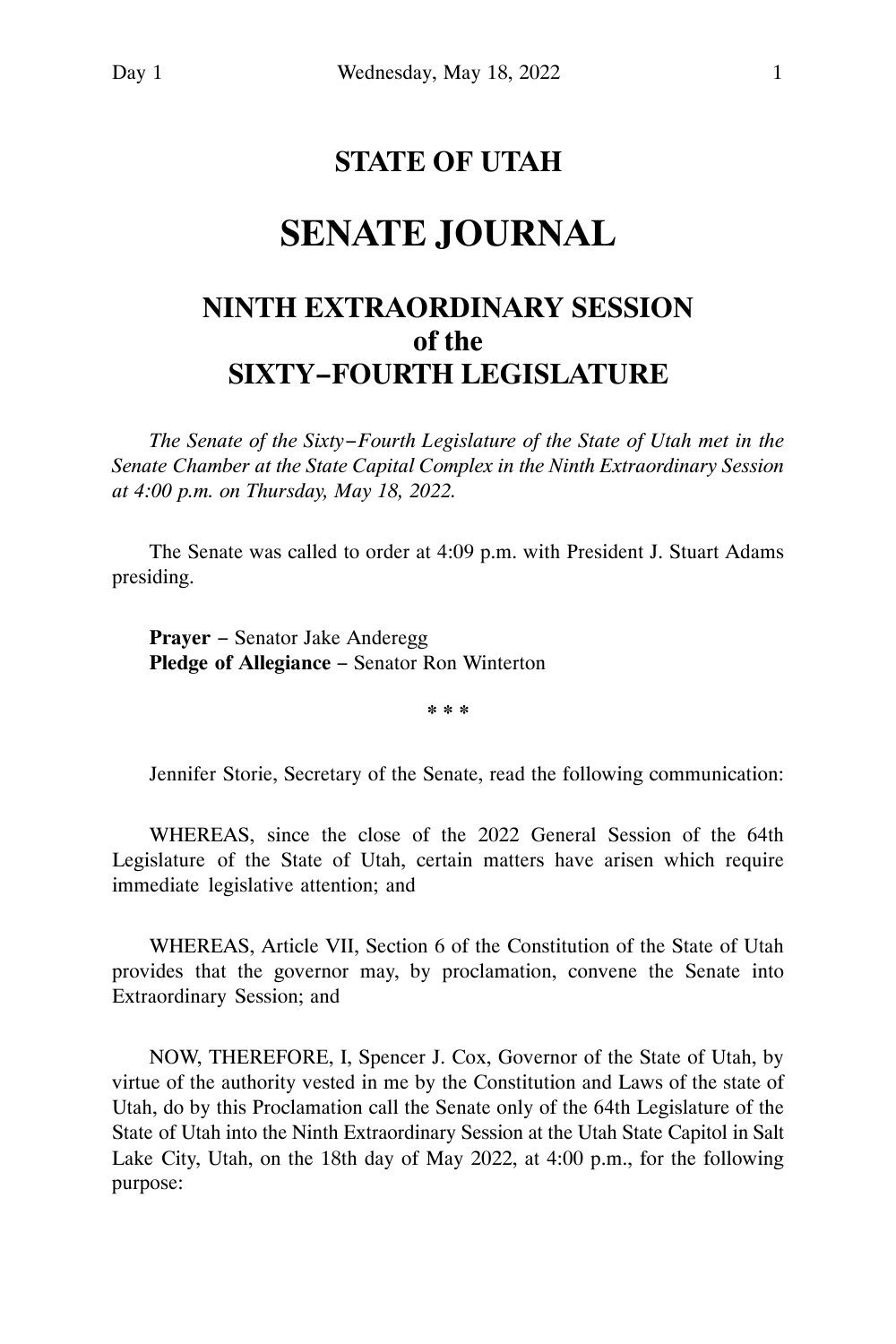For the Senate to consent to appointments made by the Governor to positions within state government of the state of Utah since the close of the 2022 General Session of the Legislature of the State of Utah.

> IN TESTIMONY WHEREOF, I have hereunto set my hand and caused to be affixed the Great Seal of the state of Utah. Done at the Utah State Capitol in Salt Lake City, Utah, this 17th day of May 2022. Spencer J. Cox Governor

Deidre M. Henderson Lieutenant Governor

**\* \* \***

Roll call − All Senators present except Senators Sandall, Iwamoto, and Bramble, excused.

On motion of Senator Buxton, the Senate voted to adopt the Senate Rules of the 2022 Eighth Extraordinary Session of the Sixty−Fourth Legislature as the rules for the Ninth Extraordinary Session.

President Adams appointed Senator Kirk Cullimore to notify the Governor's representative that the Senate is convened in the Ninth Extraordinary Session.

Senator Cullimore advised the Senate that the Governor's representative has been notified of the convening of the Ninth Extraordinary Session.

### **COMMUNICATIONS FROM THE GOVERNOR**

Mr. President: March 29, 2022

I am pleased to inform you that I have appointed Judge Diana Hagan as a Justice of the Utah Supreme Court, pursuant to Article VIII, Section 8 of the Utah Constitution and Utah Code Section 78A−10−101.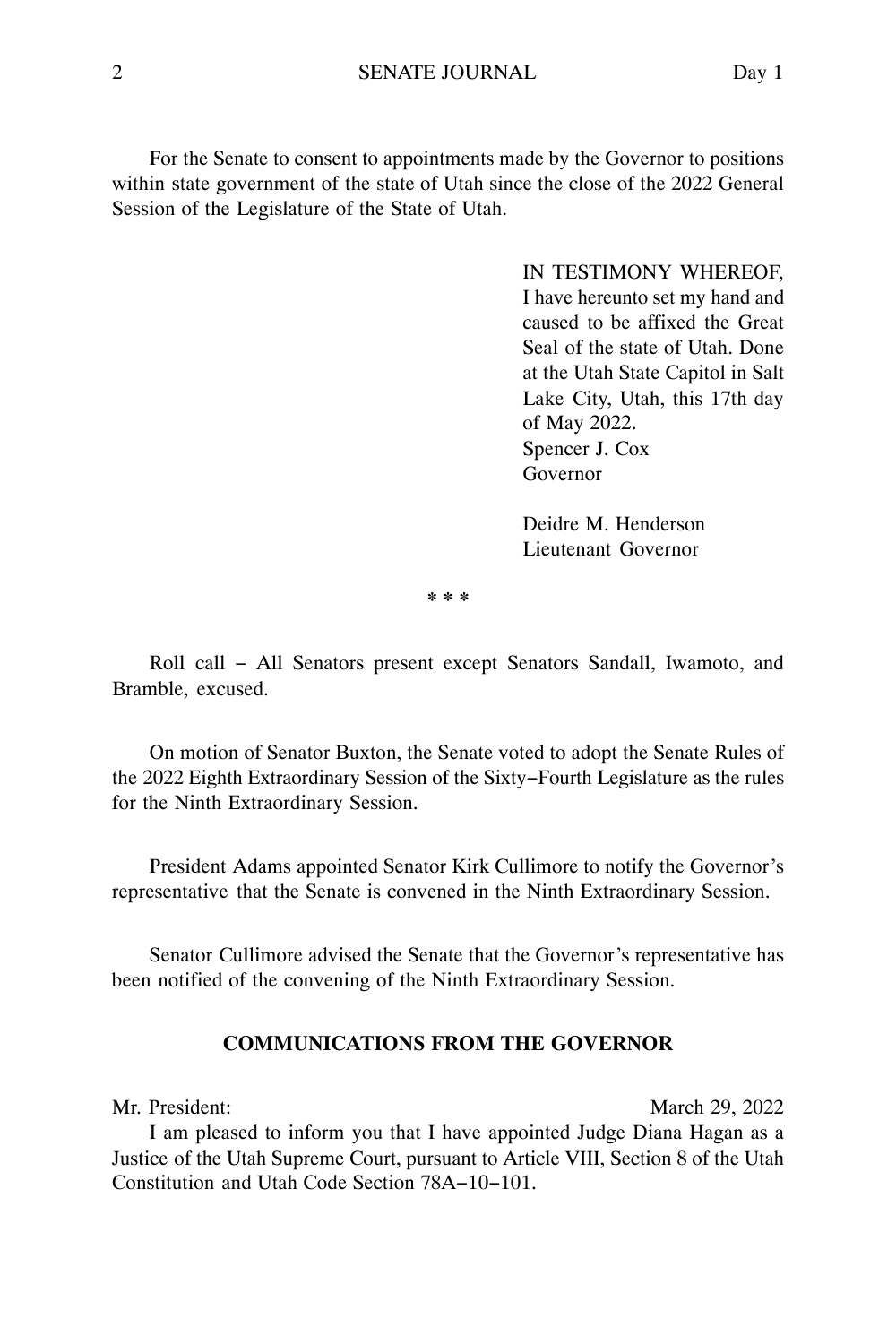Thank you for your timely consideration and confirmation of Judge Hagen.

Spencer J. Cox Governor

Mr. President: May 11, 2022

The Senate Judicial Confirmation Committee met on May 11, 2022, and reports a favorable recommendation for Ms. Diana Hagen to be confirmed to the position of Judge in the Utah Supreme Court.

Todd D. Weiler, Chair

On motion of Senator Weiler, the Senate voted to consent to the Governor's appointment of Diana Hagen on the following roll call vote:

#### **Yeas, 26; Nays, 0; Absent or not voting, 3.**

#### **Voting in the affirmative were:** Senators

| Anderegg       | Buxton         | Cullimore | Davis     |
|----------------|----------------|-----------|-----------|
| Escamilla      | Fillmore       | Grover    | Harper    |
| <b>Hinkins</b> | Ipson          | Johnson   | Kennedy   |
| Kitchen        | Mayne          | McCay     | McKell    |
| Millner        | Owens          | Riebe     | Stevenson |
| Thatcher       | <b>Vickers</b> | Weiler    | Wilson    |
| Winterton      | Adams          |           |           |

#### **Absent or not voting were:** Senators

Bramble Iwamoto Sandall

### **COMMITTEE OF THE WHOLE**

On motion of Senator Vickers, Judge Diana Hagen spoke in Committee of the **Whole** 

On motion of Senator Vickers, the Committee of the Whole was dissolved.

### **ADVISE AND CONSENT**

Mr. President: April 18, 2022

In accordance with Utah Code 67−1−1 and 67−1−2, I propose and transmit the following appointments. A list of legal requirements for each position and documentation that the appointees meet the legal requirements is found in the addenda to this letter.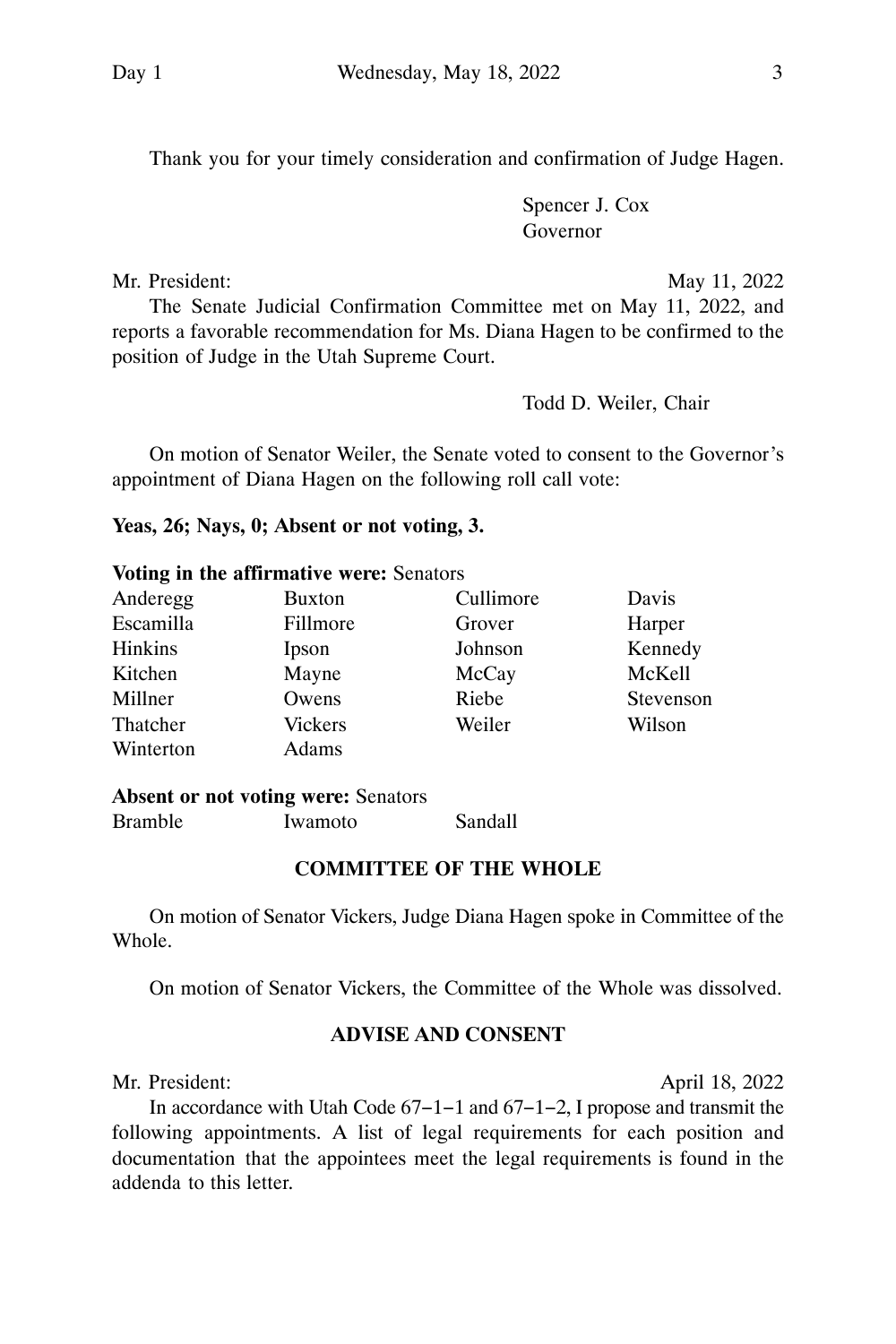#### **Southern Utah University Board of Trustees**

Lance Hatch is appointed to replace Shannon Dulaney as a member of the Southern Utah University Board of Trustees, the term to expire May 15, 2026. See Utah Code 53B−2−104.

#### **State Charter School Board:**

Rabecca Cisneros is appointed to replace DeLaina Tonks as a member of the State Charter School Board, the term to expire May 31, 2026. See Utah Code 53G−5−201.

I hereby certify that the individuals listed in this letter meet the legal requirements for the respective positions. Thank you for your timely consideration and confirmation of the above appointments.

> Spencer J. Cox Governor

Mr. President: May 10, 2022

The Senate Education Confirmation Committee held a meeting on May 10, 2022, and reports a favorable recommendation for the appointment of Rabecca Cisneros as a member of the Utah State Charter School Board.

Lincoln Fillmore, Chair

**\* \* \***

On motion of Senator Davis, the Senate vote to consent to the Governor's appointments on the following roll call vote:

#### **Yeas, 24; Nays, 0; Absent or not voting, 5.**

|               | Voting in the affirmative were: Senators   |           |                |
|---------------|--------------------------------------------|-----------|----------------|
| <b>Buxton</b> | Cullimore                                  | Davis     | Escamilla      |
| Fillmore      | Grover                                     | Harper    | <b>Hinkins</b> |
| Ipson         | Johnson                                    | Kennedy   | Kitchen        |
| Mayne         | McCay                                      | Millner   | Owens          |
| Riebe         | Stevenson                                  | Thatcher  | <b>Vickers</b> |
| Weiler        | Wilson                                     | Winterton | Adams          |
|               | <b>Absent or not voting were: Senators</b> |           |                |
| Anderegg      | <b>Bramble</b>                             | Iwamoto   | McKell         |
| Sandall       |                                            |           |                |